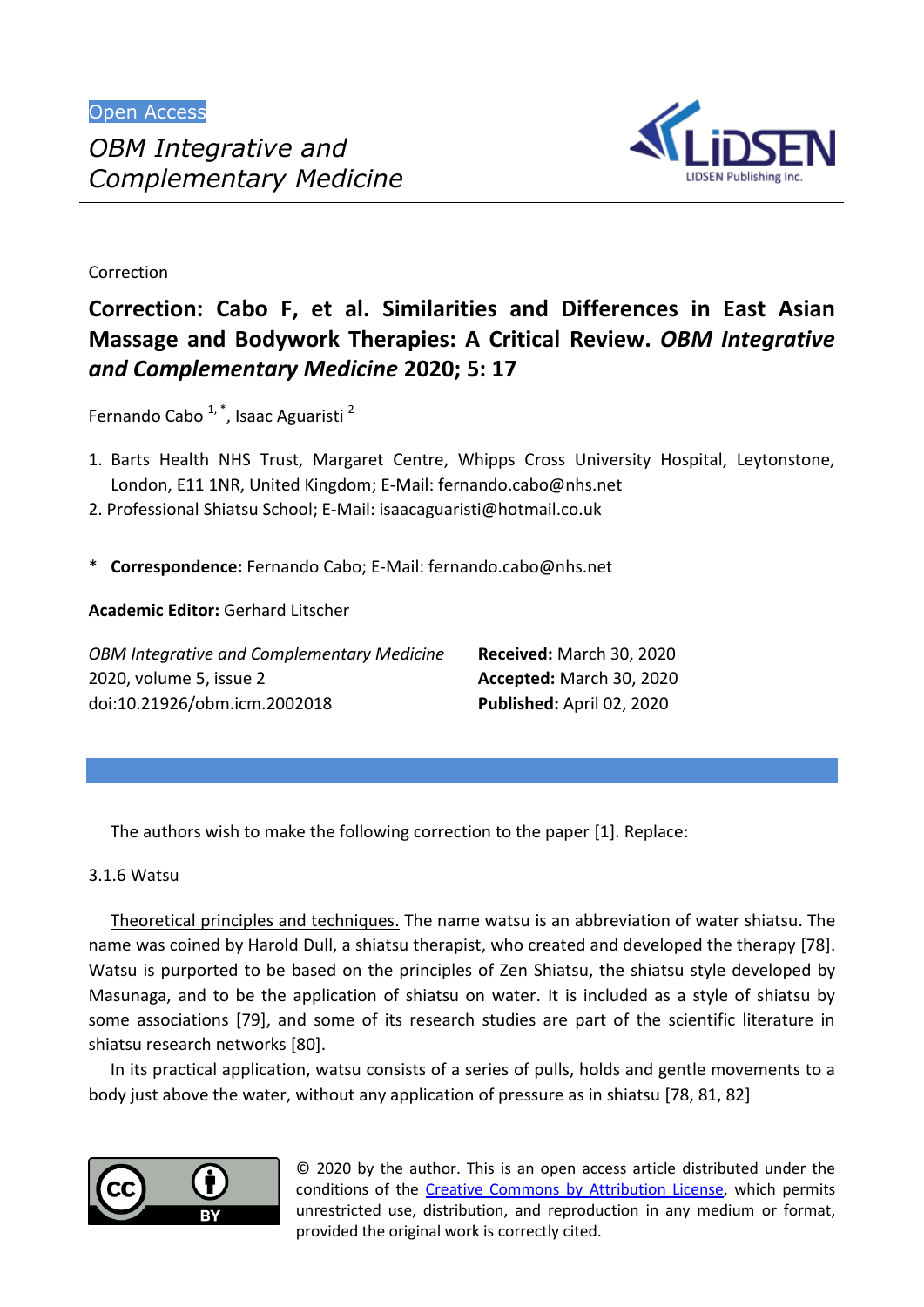Some authors specifically mention the application of pressure in water [83, 84], although pressure cannot be applied in water since the body of the receiver would go down into the water, and neither Dull's book [78], nor any videos on watsu [81, 82] show any pressure being applied. Some researchers have pointed out how both techniques cannot be compared because there is no pressure applied in watsu [85], but others seem to assume that because the name includes shiatsu, it can be described as a shiatsu style [86], or they freely mix both techniques as if they were similar [87], or had similar effects.

Implications for research. Watsu is a clear example that, for research purposes, it is convenient not to assume that names of therapies imply clarity or similarity of what the practical application of the therapies mean. This is why it is also important to define therapies from their purely applicative point of view and not mistake theoretical explanations for technical application. Using references from a bodywork therapy, watsu, that does not use the application of pressure with the relaxed weight of the body as shiatsu, or indeed applies pressure in any other way, as evidence for the effects of shiatsu on fibromyalgia [8] seems a bit far-fetched.

with:

#### 3.1.6 Watsu

Theoretical principles and techniques. The name watsu is an abbreviation of water shiatsu. The name was coined by Harold Dull, a shiatsu therapist, who created and developed the therapy [78]. Watsu is purported to be based on the principles of Zen Shiatsu, the shiatsu style developed by Masunaga, and to be the application of shiatsu on water. It is included as a style of shiatsu by some associations [79], and some of its research studies are part of the scientific literature in shiatsu research networks [80].

In its practical application, watsu consists of a series of pulls, holds and gentle movements to a body just above the water [78, 81, 82].

Pressure on some acupoints may be part of a watsu treatment [78, 82], although generally speaking, it does not seem to be the main part of the treatment as it is in shiatsu [81, 83, 84]. Some authors specifically mention the application of pressure in water [85, 86], but fail to mention the actual differences with shiatsu

Generally speaking, pressure applied in watsu appears to be – at least to an outside observer – less deep and of a different nature than in either Chinese Massage or shiatsu [82,87]. This would be a logical assumption since pressure in watsu is usually applied upwards, using the weight of the receiver's body which is floating in water [82], without the reactive force that comes from the ground when pressure is applied to a body lying on a massage couch or a futon. The warm water, and the continuous passive movement in watsu mean that the physiological changes to the body of the receiver may be very different from those of shiatsu.

Some researchers have pointed out how both techniques cannot be compared [88], but others seem to assume that because the name includes shiatsu, it can be described as a shiatsu style [89], or they freely mix both techniques as if they were similar [90], or had similar effects.

Implications for research. Watsu is a clear example that, for research purposes, it is convenient not to assume that names of therapies imply clarity or similarity of what the practical application of the therapies mean. This is why it is also important to define therapies from their purely applicative point of view and not mistake theoretical explanations for technical application. Using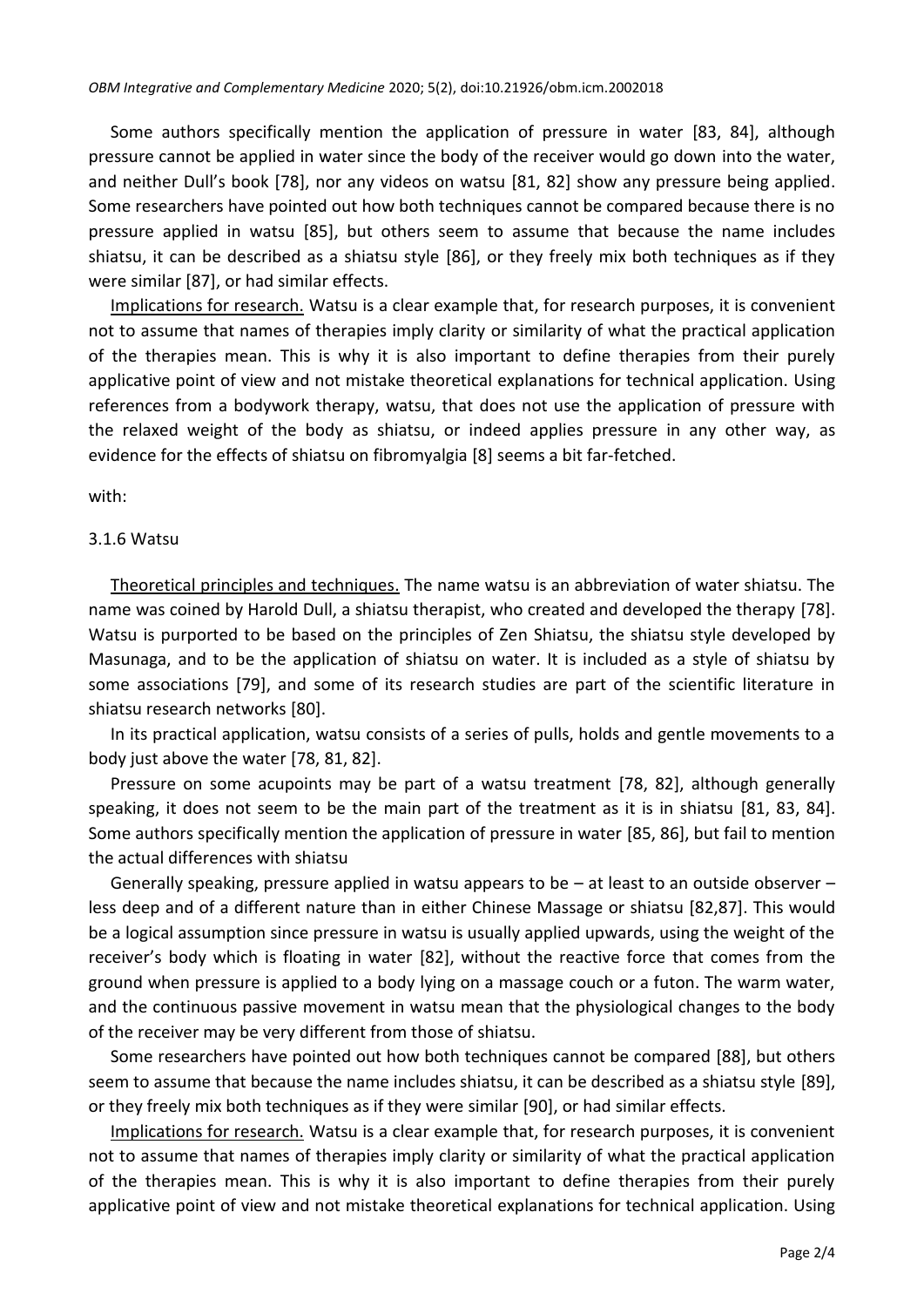references from a bodywork therapy, watsu, that does not use the application of pressure with the relaxed weight of the body as in shiatsu, which is applied in a different medium, and does not necessarily use the application of pressure as its main technique, as evidence for the effects of shiatsu on fibromyalgia [8] seems a bit far-fetched.

## **References (Order changed from Reference No. 83)**

- 83. International School of Watsu, A Watsu Basic sequence part 1 [Video], Spain, 2005. https://www.youtube.com/watch?v=58ya3qtSyMY.
- 84. International School of Watsu, A Watsu Basic sequence part 2, Spain, 2005. https://www.youtube.com/watch?v=3mJoIDate1M.
- 85. Schitter AM, Nedeljkovic M, Baur H, et al. Effects of passive hydrotherapy WATSU (WaterShiatsu) in the third trimester of pregnancy: results of a controlled pilot study Evidence-Based Complement Altern Med. 2015; 2015. doi:10.1155/2015/437650.
- 86. dos Santos Bastos G, Caetano LF. Os benefícios do Watsu na fibromialgia. Corpus et Scientia. 2010, 6.
- 87. Professional Shiatsu School, Abdominal Shiatsu (Hara Shiatsu) [Video], United Kingdom, 2019. https://vimeo.com/312534851.
- 88. Yuan SLK. Eficácia do Shiatsu na dor, sono, ansiedade, nível de confiança no equilibrio e qualidade de vida de indivíduos com fibromialgia: um ensaio clínico controlado. Universidade de São Paulo; 2012.
- 89. Klučinová L. Shiatsu metoda: Náhled a její možný přínos pro fyzioterapeuty. 2010.
- 90. Borges RM, Parizotto NA. Análise dos efeitos fisiológicos em pacientes com estresse submetidos à técnica Watsu. Fisioterapia Brasil. 2016, 2: 33-40.
- 91. Posadzki P, Ernst E. The safety of massage therapy: An update of a systematic review. Focus Altern Complement Ther. 2013; 18: 27-32. doi:10.1111/fct.12007.
- 92. Ernst E, Pittler M, Wider B, Boddy K. Oxford Handbook of Complementary Medicine. 1st ed. Oxford: Oxford University Press; 2008.
- 93. Oken B. Complementary therapies in neurology: An evidence-based approach. New York: Parthenon Publishing Group; 2005.
- 94. Batavia M. Contraindications for therapeutic massage: Do sources agree? J Bodyw Mov Ther. 2004; 8: 48-57. doi:10.1016/S1360-8592(03)00084-6.
- 95. Salguero CP. Encyclopedia of Thai massage: A complete guide to traditional Thai massage therapy and acupressure. 1st ed. Findhorn, UK: Findhorn Press; 2004.
- 96. Mercati M. The Thai massage manual: Natural therapy for flexibility, relaxation, and energy balance. New York: Sterling Publishing; 2018.

These changes have no material impact on the discussion and conclusions of the paper. The authors would like to apologize for any inconvenience caused to the readers by these changes.

## **Competing Interests**

The authors have declared that no competing interests exist.